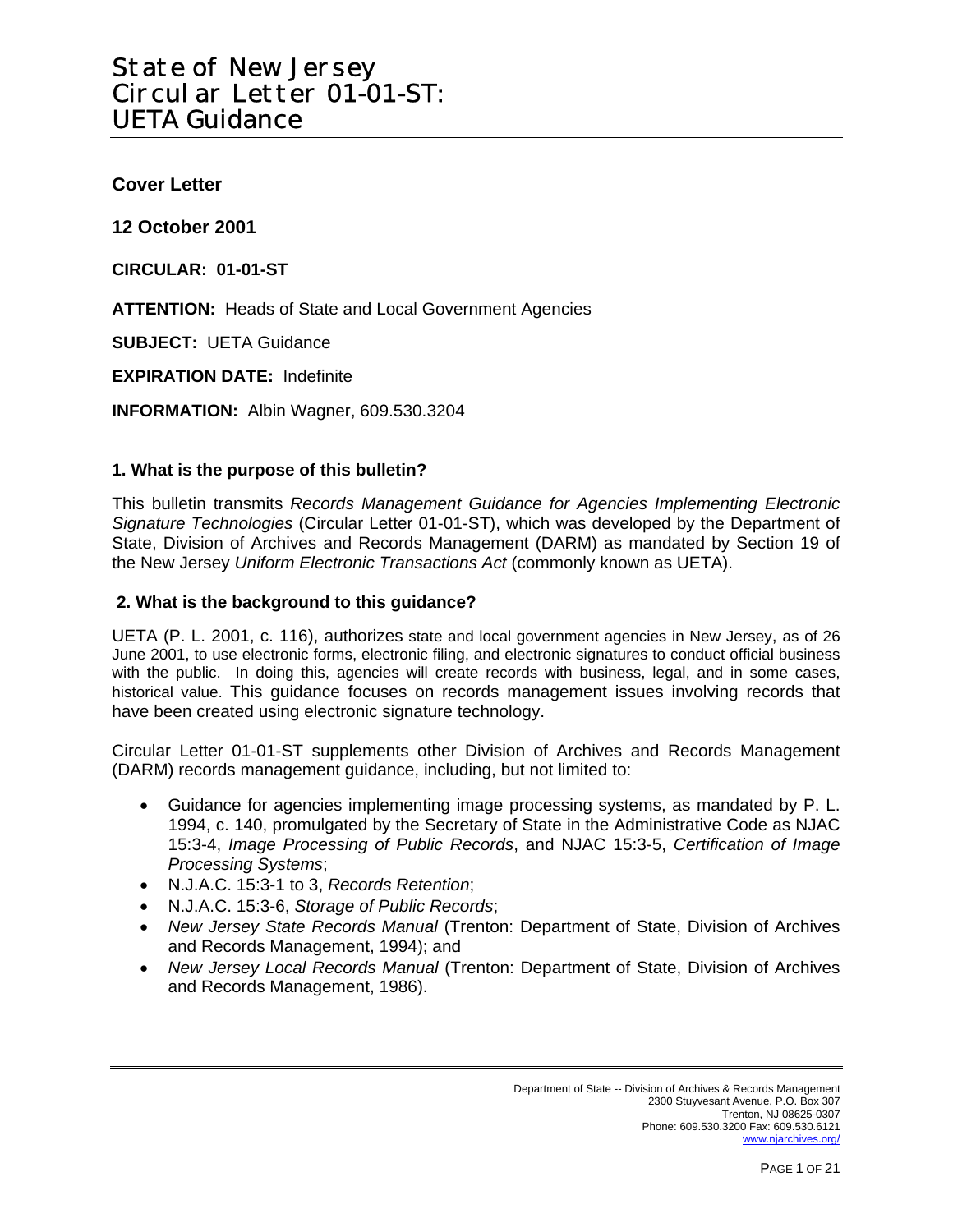#### **3. How is DARM disseminating this guidance to state and local government agencies?**

In addition to this Circular Letter, DARM will distribute copies of the guidance to agency records officers and chief information officers. Records management and information technology staff will need to work together to ensure that records requirements are addressed when implementing electronic signature technologies.

DARM staff members will summarize the guidance at several Records and Information Management Forums. The schedule for these meetings will be published on the DARM web site [http://www.state.nj.us/state/darm.](http://www.state.nj.us/state/darm) These meetings will afford an opportunity for interested agency personnel to ask questions and discuss the records management implications of UETA with DARM officials. To facilitate the discussion, participants may submit questions in advance via email to [albin.wagner@sos.state.nj.us](mailto:albin.wagner@sos.state.nj.us). Based on this discussion, DARM may develop additional guidance and training. Both records officers and information technology managers are invited to these meetings.

The guidance will also be available on the DARM web site at <http://www.state.nj.us/state/darm>

#### **4. Is Further Information Available?**

For further records management information and assistance, State and local agencies may contact the Bureau of Records Management, Division of Archives and Records Management by mail at P.O. Box 307, Trenton, NJ 08625-0307, e-mail at [albin.wagner@sos.state.nj.us,](mailto:albin.wagner@sos.state.nj.us) telephone at 609.530.3200, or fax at 609.530.6121.

\_\_\_\_\_\_\_\_\_\_\_\_\_\_\_\_\_\_\_\_\_\_\_\_\_\_ \_\_\_\_\_\_\_\_\_\_\_\_\_\_\_\_\_\_\_\_\_\_\_\_\_\_

DEFOREST B. SOARIES, JR. KARL J. NIEDERER Management

Secretary of State Director, Division of Archives and Records

Attachment: Circular 01-01-ST

Posted on Division of Archives and Records Management home page URL:<http://www.state.nj.us/state/darm>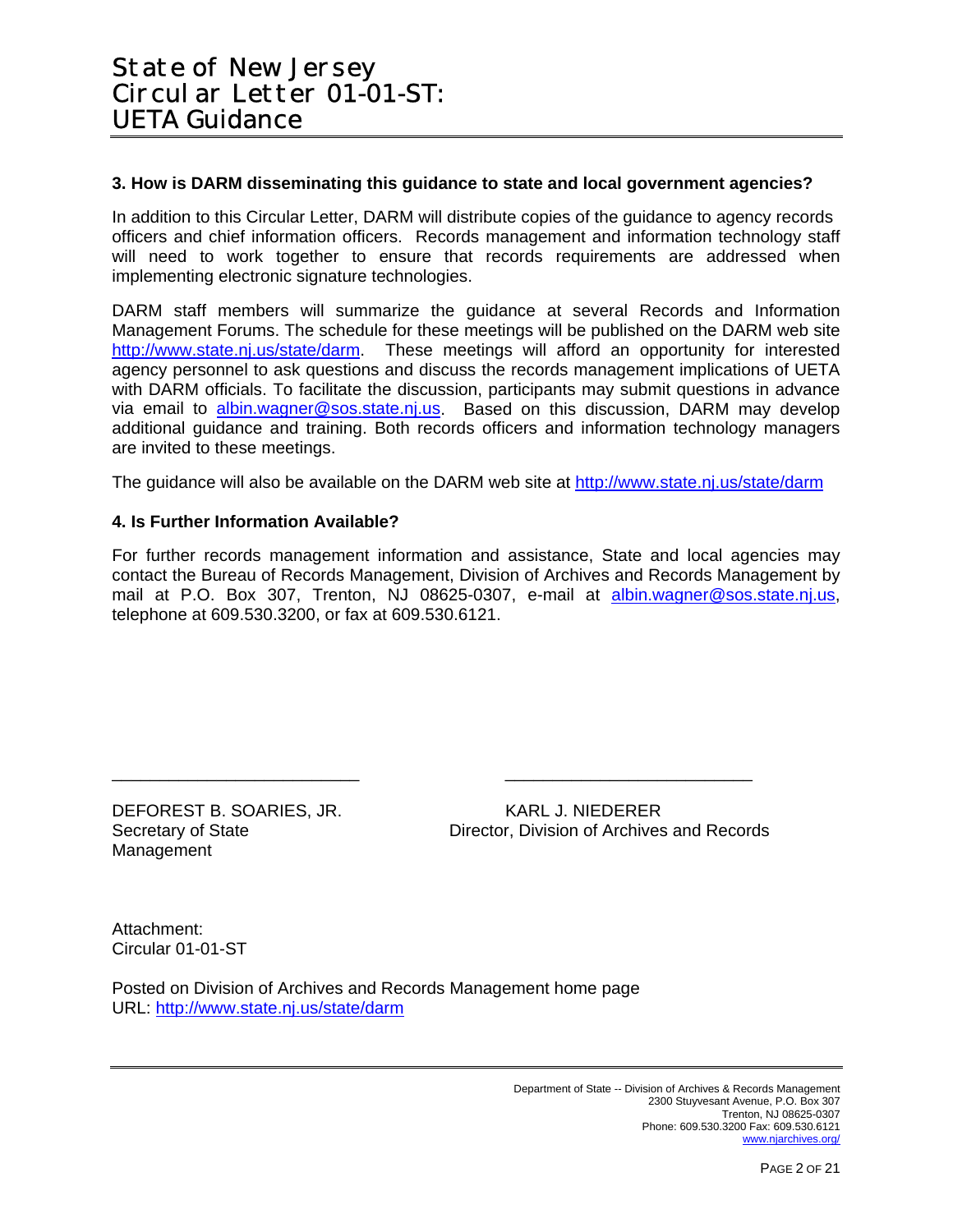## **CIRCULAR:** 01-01-ST

**ATTENTION:** Heads of State and Local Government Agencies

**SUBJECT:** UETA Guidance

**EXPIRATION DATE:** Indefinite

**INFORMATION:** Albin Wagner, 609.530.3204

## **Records Management Guidance for Agencies Implementing Electronic Signature Technologies**

### **1.0 Summary**

#### **2.0 Introduction**

- 2.1 UETA modifies federal E-Sign legislation
- 2.2 Applicability of UETA to electronic records, signatures; exceptions
- 2.3 Guidance on implementation of UETA

#### **3.0 Background**

3.1 Records life cycle vs. system development life cycle

#### **4.0 Trustworthy Records**

- 4.1 Characteristics of trustworthy records
- 4.2 Preserving trustworthy records
- 4.3 What approaches are available to agencies to ensure the trustworthiness of electronically-

signed records over time?

4.4 What steps should agencies follow to ensure that electronically-signed records are trustworthy?

#### **5.0 Other Records Management Issues**

- 5.1 What new records may be created by electronic signature technology?
- 5.2 How do agencies determine which of these electronic signature records should be retained?
- 5.3 Transferring electronic signature record material from contractors to agencies
- 5.4 When must an agency modify its records schedule to cover electronic signature records?
- 5.5 Special considerations relating to long-term, electronically-signed records that preserve legal rights
- 5.6 Requirements for permanent, electronically-signed records

#### **Appendix A - Key Terms and Definitions**

#### **Appendix B - For Further Information and Assistance**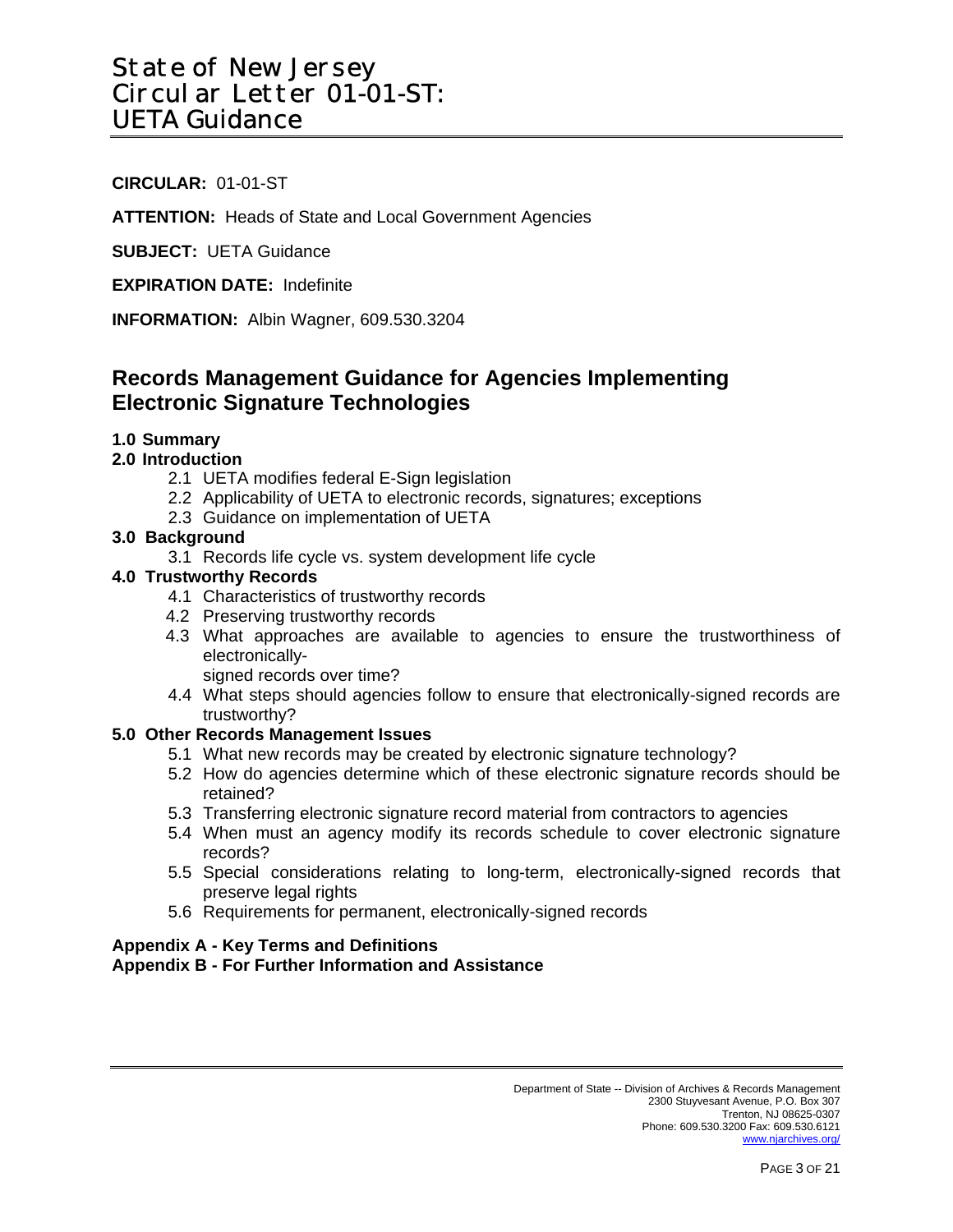## **1.0 SUMMARY**

The New Jersey *Uniform Electronic Transactions Act* (UETA), P. L.2001, c. 116, authorizes, with certain exceptions, state and local government agencies to use electronic forms, electronic filing, and electronic signatures to conduct official business with the public after 26 June 2001. An agency's decisions concerning how to adequately document program functions, its records management practices, and its risk assessment methodologies are essential and interrelated aspects of any electronic signature initiative. The following key points are discussed more fully in this guidance:

Agencies must consider records management requirements when implementing the *Uniform Electronic Transactions Act* (UETA), P. L. 2001, c. 116, as mandated by Sections 17 of the law (C. 12A:12-17). (See: Section 2.0)

Section 19 of UETA (C.12A:12-19) mandates the adoption of standards for electronic forms, electronic filing, and electronic signatures for governmental agencies by the Secretary of State.

If the electronically signed record needs to be preserved, whether for a finite period of time or permanently, then the agency needs to ensure its trustworthiness over time. (See: Section 4.0)

There are various approaches to ensure the trustworthiness of electronically-signed records. (See: Section 4.3)

Information systems that agencies use to implement the electronic signature requirements of UETA will produce new records or augment existing records. (See: Section 5.1.)

Agencies determine which electronic signature records to retain based on their operational needs and perceptions of risk. (See: Section 5.2)

Agencies are not authorized to dispose of records without an approved records disposition authorization from the State Records Committee. (See: Section 2.0)

Agencies should develop records schedules with proposed retention periods for new electronic records or records including electronic signatures with the assistance of DARM. The State Records Committee must review and approve retention and disposition schedules for any new records. Records retention and disposition schedules for existing records may need to be modified if electronic signatures are utilized. (See: Sections 5.1 and 5.4)

Electronically-signed records documenting legal rights and electronically-signed records that must be retained permanently have special considerations. (See: Sections 5.5 and 5.6)

When agencies use third party contractors they must include specific contract language to help ensure that records management requirements are met. (See: Section 5.3)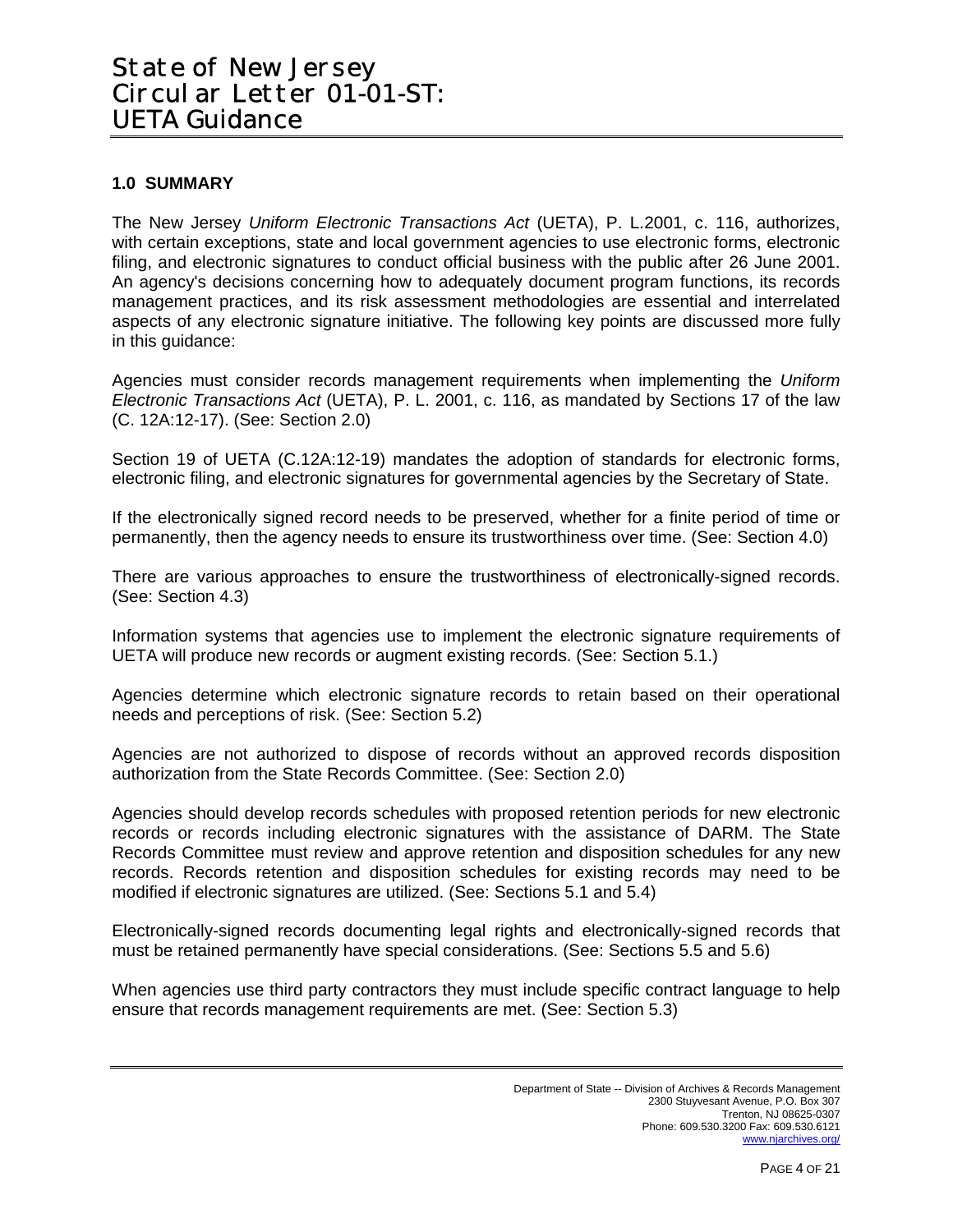This guidance does not deal with issues associated with development and implementation of technologies used to generate electronic signatures. Development and implementation of such technologies are under the purview of the Office of Information Technology (OIT).

### **2.0 INTRODUCTION**

### **2.1 UETA modifies federal E-Sign legislation.**

The federal *Electronic Signatures in Global and National Commerce Act*, Pub. L. 106-229, 114 Stat. 464 (2000), popularly known as the " E-Sign Act," adopted by the U.S. Congress, encourages states to enact the *Uniform Electronic Transactions Act* (UETA) proposed for adoption by the National Conference of Commissioners on Uniform State Laws. The adoption of the UETA invokes the provisions of Section 102 of Pub. L. 106-229, which states that federal law will not preempt the laws of an enacting state relating to electronic transactions and electronic signatures. Section 102 of Pub. L. 106-229 provides that a state, in enacting UETA, may "modify, limit or supersede" the provisions of the federal law. The New Jersey Legislature declared in their adoption of UETA, per Section 22 (C.12A:12-22), that it was their intention that the legislation would modify, limit and supersede the provisions of Pub. L. 106-229 to the fullest possible extent permitted under the federal law.

#### **2.2 Applicability of guidance to electronic records, signatures; exceptions**

This guidance does not deal with issues associated with development and implementation of technologies used to generate electronic signatures. Development and implementation of such technologies are under the purview of the Office of Information Technology (OIT).

Circular Letter 01-01-ST supplements other Division of Archives and Records Management (DARM) guidance on records management, including, but not limited to:

- a. Guidance for agencies implementing image processing systems, as mandated by P. L. 1994, c. 140, promulgated by the Secretary of State in the Administrative Code as NJAC 15:3-4, *Image Processing of Public Records*, and NJAC 15:3-5, *Certification of Image Processing Systems*;
- b. N.J.A.C. 15:3-1 to 3, *Records Retention*;
- c. N.J.A.C. 15:3-6, *Storage of Public Records*;
- d. *New Jersey State Records Manual* (Trenton: Department of State, Division of Archives and Records Management, 1994); and
- e. *New Jersey Local Records Manual* (Trenton: Department of State, Division of Archives and Records Management, 1986).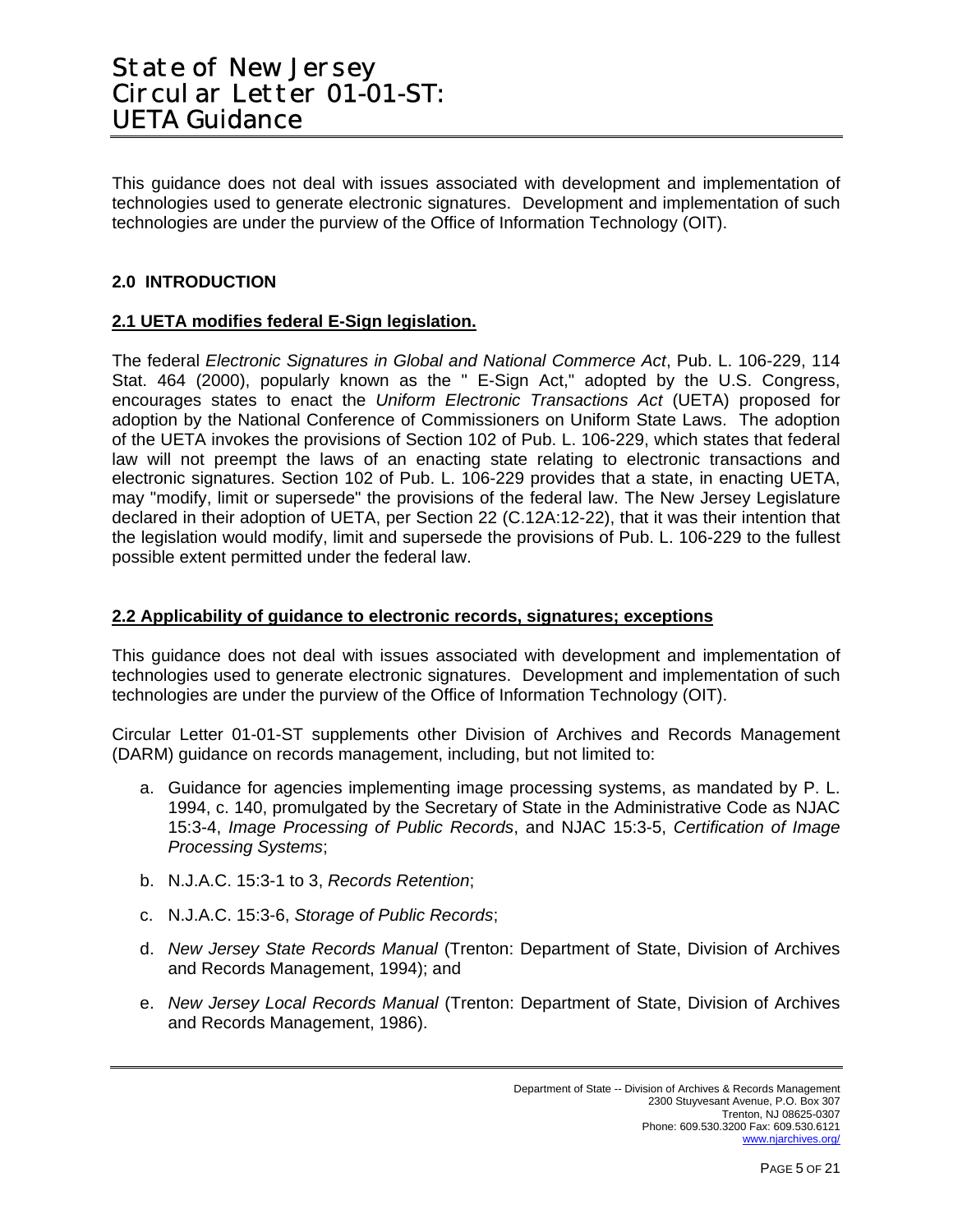This guidance applies to any electronic record or electronic signature to the extent it is governed by a law other than those specified in Section 6 of UETA (C.12A:12-6).

Per Section 6 of UETA (C.12A:12-6), this guidance does not apply to a transaction to the extent it is governed by:

- a. a law governing the creation and execution of wills, codicils or testamentary trusts;
- b. the Uniform Commercial Code other than sections 1-107 and 1-206, Article 2 and Article 2A;
- c. a statute, regulation or other rule of law governing adoption, divorce or other matters of family law.

Per Section 7 of UETA (C.12A:12-7), Legal effect and enforceability,

- a. if a law requires a record to be in writing, an electronic record satisfies the law; and
- b. if a law requires a signature, an electronic signature satisfies the law.

If a law requires a signature or record to be notarized, acknowledged, verified, or made under oath,

- a. Per Section 11 of UETA (C.12A:12-11), the requirement is satisfied if the electronic signature of the person authorized to perform those acts, together with all other information required to be included by other applicable law, is attached to or logically associated with the signature or record.
- b. Section 18 and 19 of UETA (C.12A:12-18 and 19) requires the application of an equivalent electronic signature technology, such as PKI (public-private key) technology.

Per Section 5 of UETA (C.12A:12-5), Electronic record, signature not required

- a. UETA does not require a record or signature to be created, generated, stored, sent, communicated, received, stored or otherwise processed or used by electronic means or in electronic form.
- b. UETA applies only to transactions between parties, each of which has agreed to conduct transactions by electronic means. Whether the parties agree to conduct a transaction by electronic means is determined from the context and surrounding circumstances, including the parties' conduct.

Per Section 6 of UETA (C.12A:12-6), this guidance does not apply to:

a. court orders or notices or official court documents (including briefs, pleadings and other writings)

required to be executed in connection with court proceedings;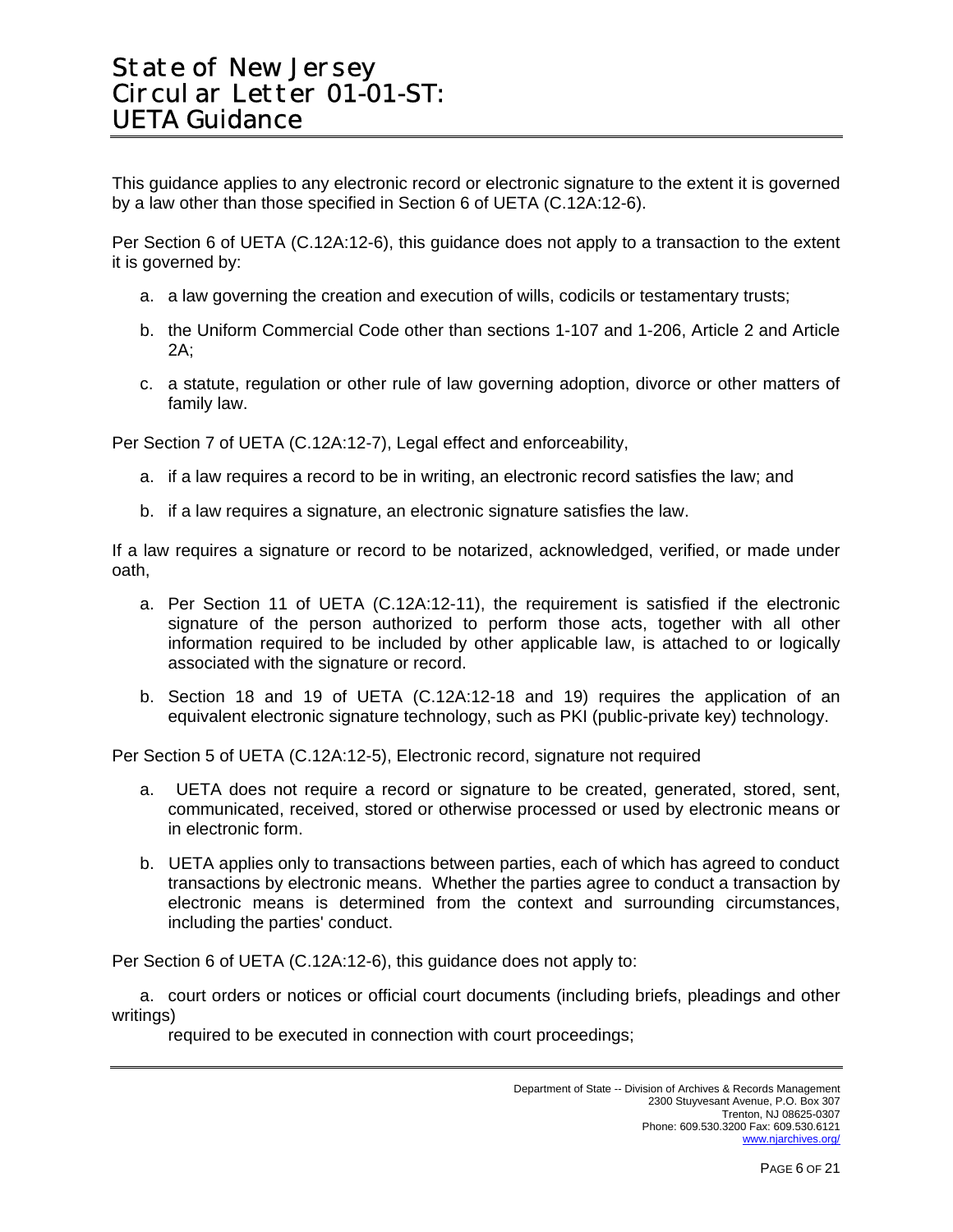- b. any notice of:
	- 1. the cancellation or termination of utility services (including water, heat and power);
	- 2. the default, acceleration, repossession, foreclosure or eviction, or the right to cure, under a credit agreement secured by, or a rental agreement for, a primary residence of an individual;
	- 3. the cancellation or termination of health insurance benefits or life insurance benefits (excluding annuities); or
	- 4. the recall of a product, or material failure of a product, that risks endangering health or safety; or
- c. any document required to accompany any transportation or handling of hazardous materials,

pesticides or other toxic or dangerous materials.

This guidance discusses the records management principles that apply to electronic signature technology generally. Per Section 18 of UETA (C.12A:12-18), electronic signatures should be accomplished by the most appropriate technology. The different available technologies include, but are not limited to, Personal Identification Number (PIN), digital signatures, smart cards and biometrics. Per Section 19 of UETA (C.12A:12-18), if additional records management guidance is necessary, DARM will provide assistance to agencies in selection of the appropriate electronic signature technology when developing a recordkeeping system.

### **2.3 Guidance on implementation of UETA**

The *Uniform Electronic Transactions Act* (UETA), P. L.2001, c. 116, authorizes state and local government agencies in New Jersey to use electronic forms, electronic filing, and electronic signatures to conduct official business with the public after 26 June 2001. In doing so, agencies will create records with administrative, legal and, in some cases, historical value. This guidance focuses on records management issues involving records that have been created using electronic signature technology.

A sound records management program is an integral part of an agency's standard business operations. Agencies must consider records management requirements when implementing the provisions of UETA, or whenever they design or augment an electronic information system. State and local government agencies are required to make and preserve records containing adequate and proper documentation of the organization, functions, policies, decisions, procedures, and essential transactions of the agency. This requirement applies to electronic records as well. Section 19 of UETA (C.12A:12-19) mandates the adoption of standards for electronic forms, electronic filing, and electronic signatures for governmental agencies by the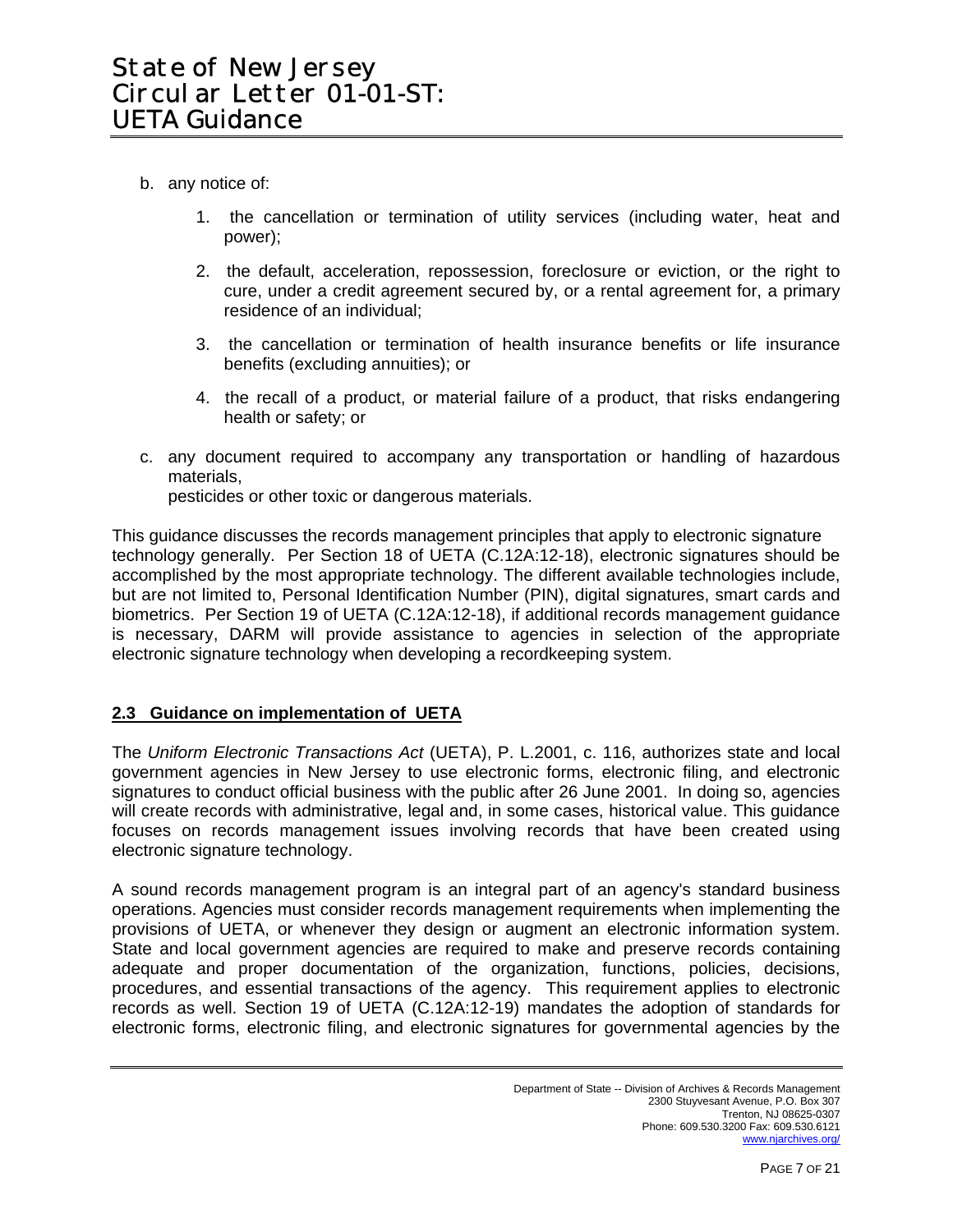Secretary of State. Agencies that do not consistently adhere to standard records management practices run the risk of not having records that can be depended upon in the course of subsequent business transactions or activities.

This guidance is directed both toward agency records management personnel and information technology specialists who establish electronic signature systems and who may not be familiar with the records management implications. Good information technology practices complement or parallel good records management practices. In systems implemented as a result of the UETA, records management requirements will form the core of the IT system requirements. In implementing electronic signature technologies, IT professionals need to be aware that signatures are an integral part of a record. If the record needs to be preserved, whether for a finite period of time or permanently, then the agency needs to ensure the trustworthiness of the electronically-signed record over time.

The State Records Committee, established pursuant to P. L. 1953, c.410 (N.J.S.A. 47:3-16), must approve the disposition of state and local government records by means of a DARMapproved *Request and Authorization for Records Disposal*, as authorized by an approved records retention schedule before agencies can destroy them. New information systems or records series that have not been scheduled (i.e. do not have a records disposition authority) need to be appraised by DARM. Agency records management staff should contact DARM to begin the scheduling process. DARM will assist agencies with the review and approval of new or revised retention schedules by the State Records Committee. Further information on scheduling records and DARM records management guidance is available on the DARM web site <http://www.state.nj.us/state/darm>and in DARM publications. See Appendix B for further information about DARM's records management programs and services.

### **3.0 BACKGROUND**

### **3.1 Records Life Cycle vs. System Development Life Cycle**

The terms "records life cycle" and "system development life cycle" are important concepts that are sometimes confused in information technology and records management discussions.

Records life cycle: The records life cycle is the life span of a record from its creation or receipt to its final disposition. It is usually described in three stages: creation, maintenance and use, and final disposition. Much of this guidance deals with the creation stage because the electronic signature record is created during the first stage of the records life cycle. The second stage, maintenance and use, is the portion of the records life cycle in which the record is either maintained at the agency while in active use, or is maintained off-line when use is less frequent. The final stage of the records life cycle is disposition, which describes the ultimate fate of the record. State and local government records are categorized as having either a "temporary" or "permanent" disposition status. Temporary records are held by agencies for specified time periods before they are destroyed or deleted. Permanent records are first held by agencies and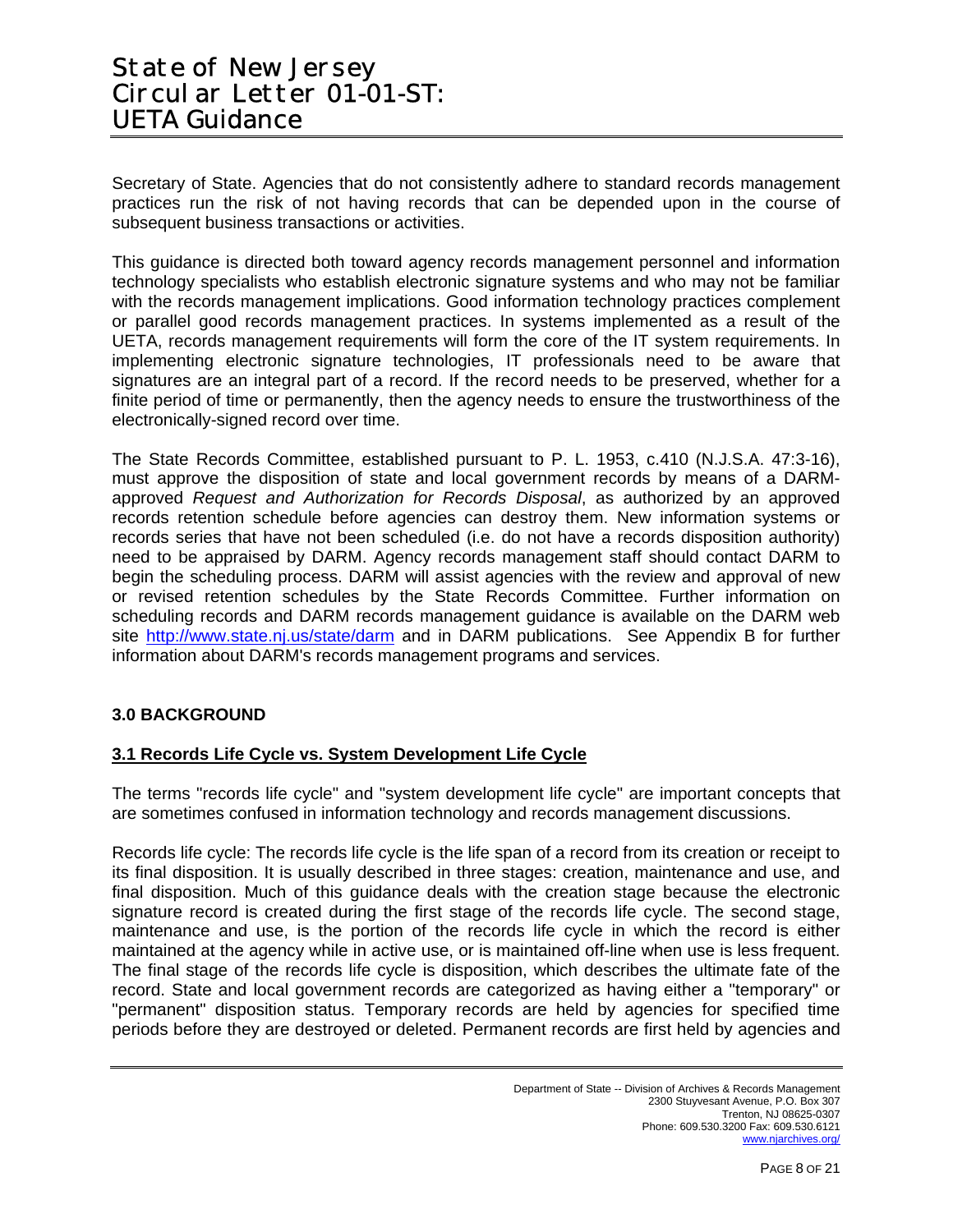then legally transferred to the State Archives. Electronically-signed records may be either temporary or permanent. The eventual disposition of electronically-signed records is subject to negotiation between the agency and DARM, but agencies are not authorized to dispose of records without approval from DARM per N.J.A.C. 15:3-2.6-2.8 and N.J.A.C. 15:3-3.1-3.7, as mandated by N.J.S.A. 47:3-1 to 6.

System development life cycle: The "system development life cycle" describes the phases of development of an electronic information system. These phases typically include initiation, definition, design, development, deployment, operation, maintenance, enhancement, and retirement. A significant step in several of the stages is the definition, development, and refinement of the data model that includes treatment of the records being created or managed. Information systems developed according to system development methodologies, including those that agencies use to implement the electronic signature requirements of UETA, will produce new records or augment existing records.

The records life cycle often exceeds the system development life cycle. When it does, the agency needs to retain the record for a period of time longer than the life of the electronic information system that generated the electronic signature. This presents special challenges, such as maintaining the trustworthiness of the record when migrating from one system to another.

### **4.0 TRUSTWORTHY RECORDS**

### **4.1 Characteristics of Trustworthy Records**

Reliability, authenticity, integrity, and usability are the characteristics used to describe trustworthy records from a records management perspective. An agency needs to consider these characteristics when planning to implement an electronic signature technology so that it can meet its internal business and legal needs, and external regulations or requirements. The degree of effort an agency expends on ensuring that these characteristics are attained is dependent on the agency's business needs or perception of risk. (See: Section 5.2 for a discussion of risk assessment.) Transactions that are critical to the agency business needs may need a greater assurance level that they are reliable, authentic, maintain integrity and are usable than transactions of less critical importance. For guidance on whether records are trustworthy for legal purposes, consult your attorney or legal counsel.

**Reliability:** A reliable record is one whose content can be trusted as a full and accurate representation of the transactions, activities, or facts to which it attests and can be depended upon in the course of subsequent transactions or activities.

**Authenticity:** An authentic record is one that is proven to be what it purports to be and to have been created or sent by the person who purports to have created and sent it.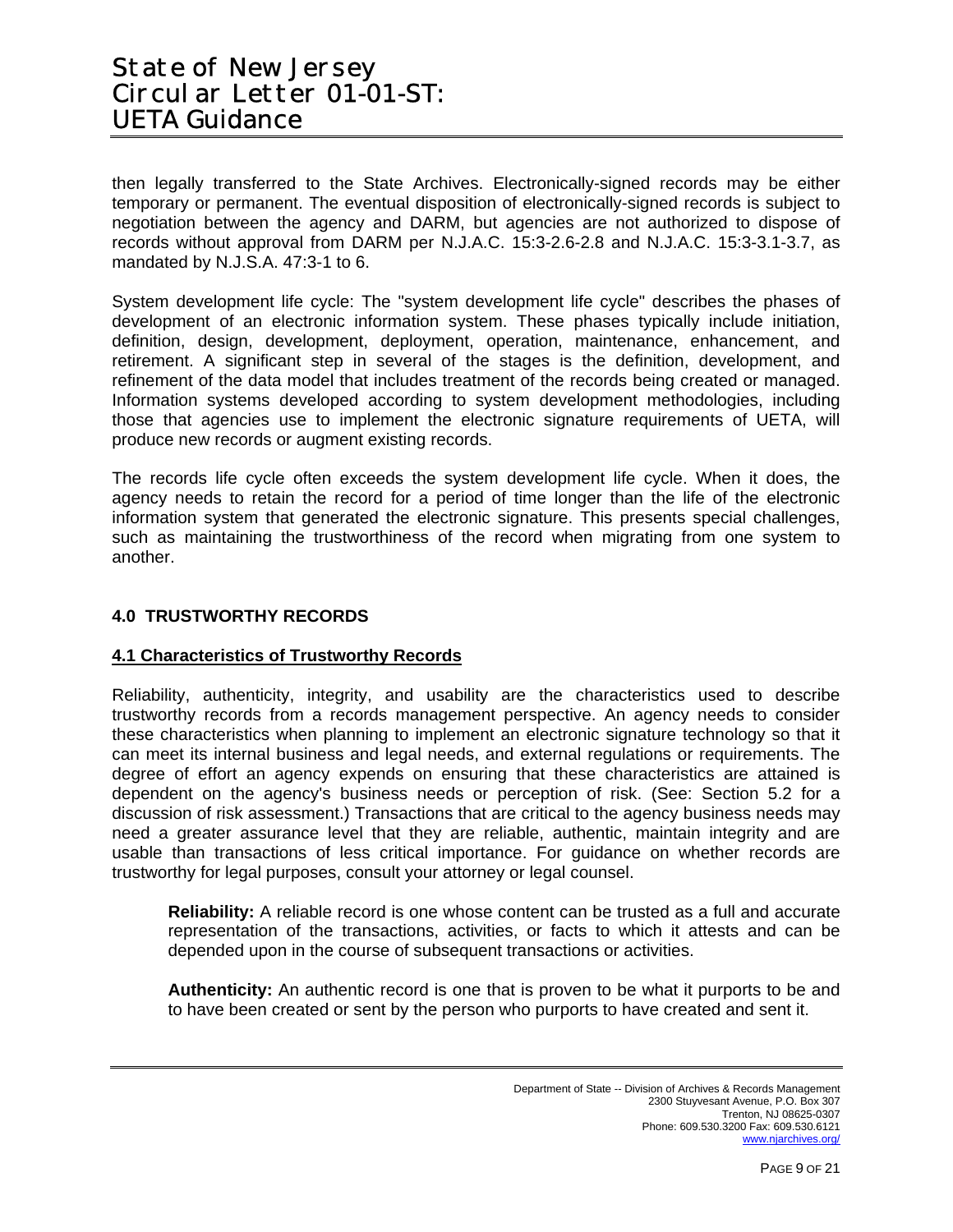A record should be created at the point in time of the transaction or incident to which it relates, or soon afterwards, by individuals who have direct knowledge of the facts or by instruments routinely used within the business to conduct the transaction.

To demonstrate the authenticity of records, agencies should implement and document policies and procedures which control the creation, transmission, receipt, and maintenance of records to ensure that records creators are authorized and identified and that records are protected against unauthorized addition, deletion, and alteration.

**Integrity:** The integrity of a record refers to it being complete and unaltered.

It is necessary that a record be protected against alteration without appropriate permission. Records management policies and procedures should specify what, if any, additions or annotations may be made to a record after it is created, under what circumstances additions or annotations may be authorized, and who is authorized to make them. Any authorized annotation or addition to a record made after it is complete should be explicitly indicated as annotations or additions.

Another aspect of integrity is the structural integrity of a record. The structure of a record, that is, its physical and logical format and the relationships between the data elements comprising the record, should remain physically or logically intact. Failure to maintain the record's structural integrity may impair its reliability and authenticity.

**Usability:** A usable record is one which can be located, retrieved, presented, and interpreted. In any subsequent retrieval and use, the record should be capable of being directly connected to the business activity or transaction which produced it. It should be possible to identify a record within the context of broader business activities and functions. The links between records which document a sequence of activities should be maintained. These contextual linkages of records should carry the information needed for an understanding of the transaction that created and used them.

#### **4.2 Preserving Trustworthy Records**

For a record to remain reliable, authentic, with its integrity maintained, and useable for as long as the record is needed, it is necessary to preserve its content, context, and sometimes its structure. A trustworthy record preserves the actual content of the record itself and information about the record that relates to the context in which it was created and used. Specific contextual information will vary depending upon the business, legal, and regulatory requirements of the business activity (e.g., issuing land use permits). It also may be necessary to preserve the structure or arrangement of its parts. Failure to preserve the structure of the record will impair its structural integrity. That, in turn, may undermine the record's reliability and authenticity.

There are special considerations when dealing with the preservation of the content, context, and structure of records that are augmented by electronic signatures: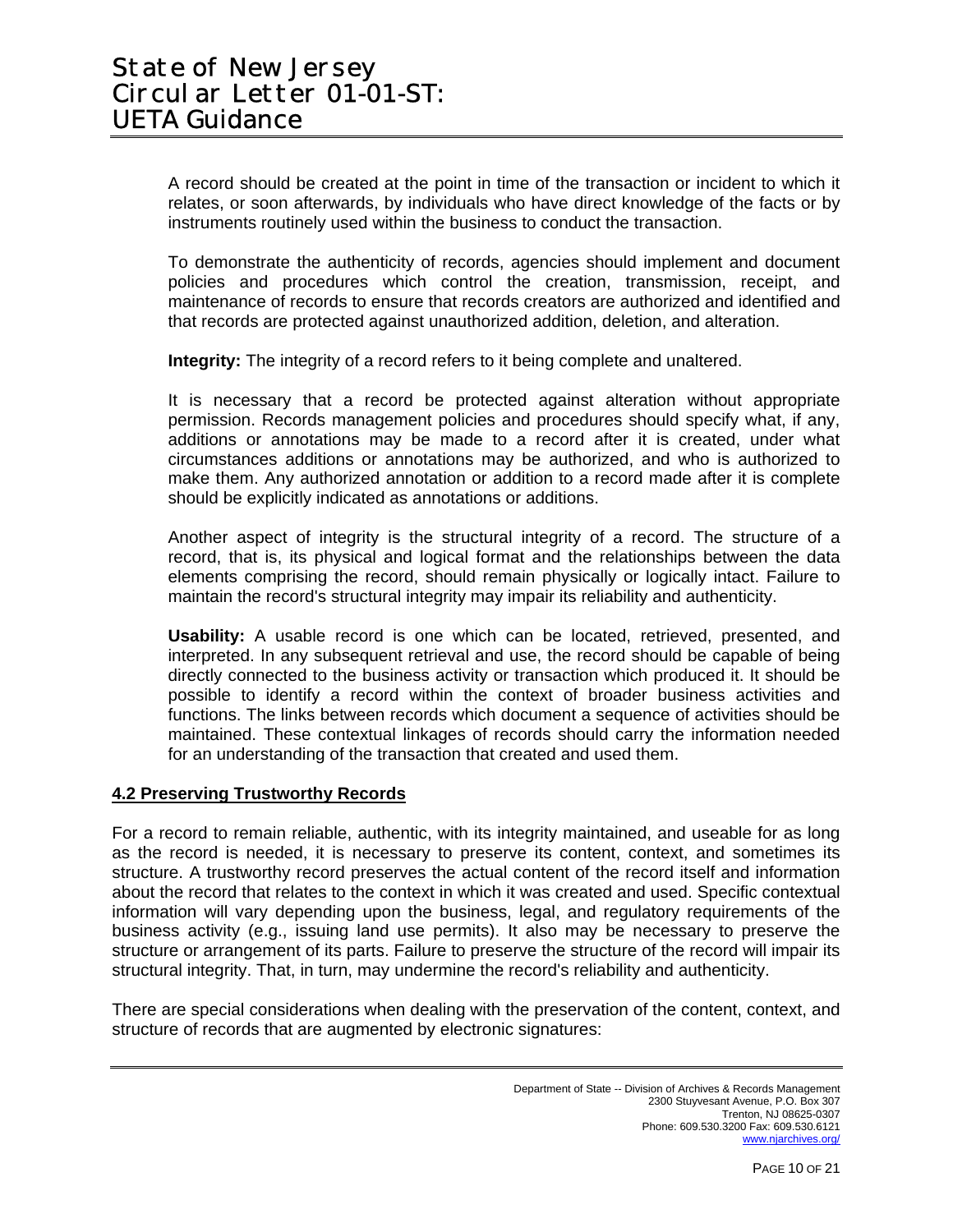**Content:** The electronic signature or signatures in a record are part of the content. They indicate who signed a record and whether that person approved the content of the record. Multiple signatures can indicate initial approval and subsequent concurrence. Signatures are often accompanied by dates and other identifiers such as organization or title. All of this is part of the content of the record and needs to be preserved. Lack of this information seriously affects a document's reliability and authenticity.

**Context:** Some electronic signature technologies rely on individual identifiers that are not embedded in the content of the record, trust paths, and other means to create and verify the validity of an electronic signature (See: Section 5.1). This information is outside of the content of the record, but is nevertheless important to the context of the record as it provides additional evidence to support the reliability and authenticity of the record. Lack of these contextual records seriously affects one's ability to verify the validity of the signed content.

**Structure:** Preserving the structure of a record means its physical and logical format and the relationships between the data elements comprising the record remain physically and logically intact. An agency may determine that it is necessary to maintain the structure of the electronic signature. In that case it is necessary to retain the hardware and software that created the signature (e.g., chips or encryption algorithms) so that the complete record could be revalidated at a later time as needed.

#### **4.3 What approaches are available to agencies to ensure the trustworthiness of electronically-signed records over time?**

There are various approaches agencies can use to ensure the trustworthiness of electronicallysigned records over time. Agencies may choose an approach that is practical for them and will fit their business needs and risk assessment per Section 18 of UETA (C.12A:12-18). Per Section 19 of UETA (C.12A:12-18), DARM will provide agencies assistance in this process. Below is a discussion of two different approaches that agencies have used.

**One approach:** An agency may choose to maintain adequate documentation of the records' validity, such as trust verification records, gathered at or near the time of record signing. This approach requires agencies to retain contextual information to adequately document the processes in place at the time the record was electronically-signed, along with the electronically-signed record itself. The additional contextual information must be retained for as long as the electronically-signed record is retained. Thus the agency preserves the signature's validity and meets the adequacy of documentation requirements by retaining the contextual information that documented the validity of the electronic signature at the time the record was signed.

Maintaining adequate documentation of validity gathered at or near the time of record signing may be preferable for records that have permanent or long-term retention since it is less dependent on technology and much more easily maintained as technology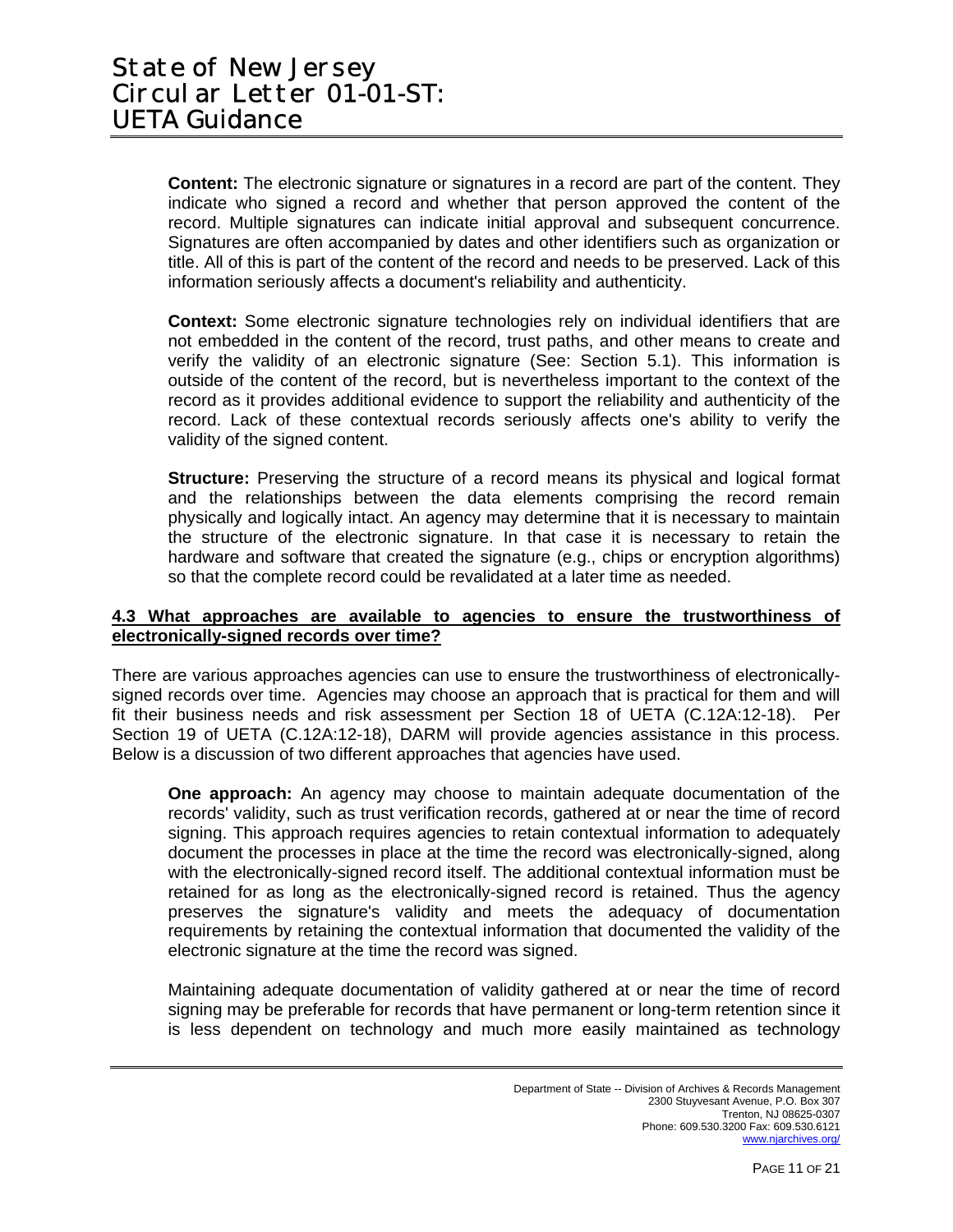evolves over time. However, using this approach, the signature name may not remain readable over time because of bit-wise deterioration in the record or as a result of technological obsolescence. Agencies must ensure that for permanent records the printed name of the signer and the date when the signature was executed be included as part of any human readable form (such as electronic display or printout) of the electronic record.

**Another approach:** An agency may choose to maintain the ability to re-validate digital signatures. The re-validation approach requires agencies to retain the capability to revalidate the digital signature, along with the electronically-signed record itself. The information necessary for revalidation (i.e., the public key used to validate the signature, the certificate related to that key, and the certificate revocation list from the certificate authority that corresponds to the time of signing) must be retained for as long as the digitally-signed record is retained. Both contextual and structural information of the record must be retained, as described in Section 4.2.

This approach is potentially more burdensome, particularly for digitally-signed records with long retention needs, due to issues of hardware and software obsolescence. If an agency chooses this approach for permanent records, it must contact DARM to discuss what they will need to do to transfer the records to DARM. As in the first approach, the agency must ensure that the printed name of the electronic signer and the date when the signature was executed be included as part of any human readable form (such as electronic display or printout) of the electronic record.

Special considerations for records documenting legal rights and records that must be retained permanently are discussed in Sections 5.5 and 5.6, respectively.

**Non-repudiation:** Irrespective of the approach an agency takes, some form of technical non-repudiation services must be implemented to protect the reliability, authenticity, integrity, and usability, as well as the confidentiality, and legitimate use of electronicallysigned information. Non-repudiation is one of the essential security services in computing environments, being mainly applied in message handling systems and electronic commerce. The non-repudiation services that are being used in e-commerce can also be used in ascertaining the reliability of electronically-signed records. Nonrepudiation services provide irrefutable evidence that an action took place. The services protect one party to a transaction (e.g., electronically signing a record) against the denial of the other party that a particular event or action took place. The services also provide safeguards that protect all parties from a false claim that a record was tampered with or not sent or received.

There are multiple frameworks for non-repudiation and agencies will choose the framework that matches their needs. One possible framework is the ISO (International Organization for Standardization) non-repudiation model (Non-repudiation - Part 1: General Model, ISO/IEC JTC1/SC27 N1503, November 1996; Non-repudiation - Part 2: Using symmetric techniques,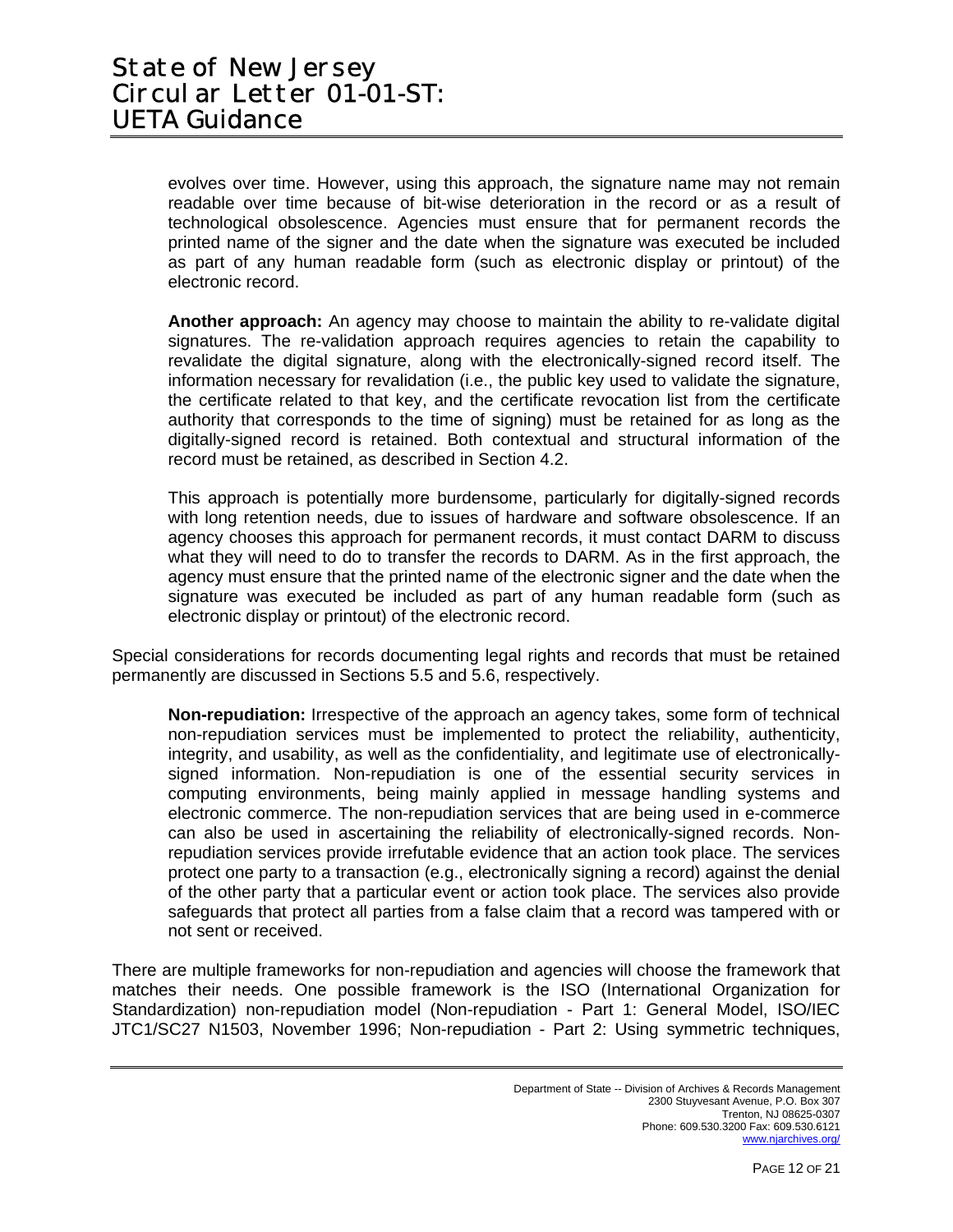ISO/IEC JTC1/SC27 N1505, November 1996). The essential elements of the ISO model are listed below:

- a. **Evidence of the Origin of the Message & Verification:** This shows that the originator created the message (electronically-signed record). The sender (person signing the record electronically) has to create a proof-of-origin certificate using the non-repudiation service. The electronically-signed record can be sent to another party (receiver of the electronically-signed record or another application for further processing) using the nonrepudiation delivery authority service. The receiver has to store this evidence using the non-repudiation storage service. In case of dispute, the sender can later retrieve this evidence.
- b. **Evidence of Message Receipt:** This proves that the message (electronically-signed record) was delivered. The recipient must create and send a proof of receipt certificate using non-repudiation delivery authority service. The sender receives this evidence and stores it using the non-repudiation storage service; it can later be retrieved if there is a dispute.
- c. **Transaction Timestamp:** This timestamp is generated by the non-repudiation service as part of the evidence that an event or action took place.
- d. **Long-term Storage Facility:** This is used to store the certificates of origin and receipt. If there is a dispute, the adjudicator uses this storage facility to retrieve the evidence. Depending on the length of storage, it might be necessary to address software and hardware migration concerns as part of the design of this facility.
- e. **The Adjudicator:** The adjudicator is used to settle disputes based on stored evidence if either the sender or the receiver of electronically-signed records makes false claims.

Modified from: Orfali, Robert, Harkey, Dan, & Jeri Edwards. Client-Server Survival Guide. John Wiley & Sons: New York, 1999, p. 144.

#### **4.4 What steps should agencies follow to ensure that electronically-signed records are trustworthy?**

To create trustworthy records with electronic signatures an agency should:

- a. create and maintain documentation of the systems used to create the records that contain electronic signatures;
- b. ensure that the records that include electronic signatures are created and maintained in a secure environment that protects the records from unauthorized alteration or destruction;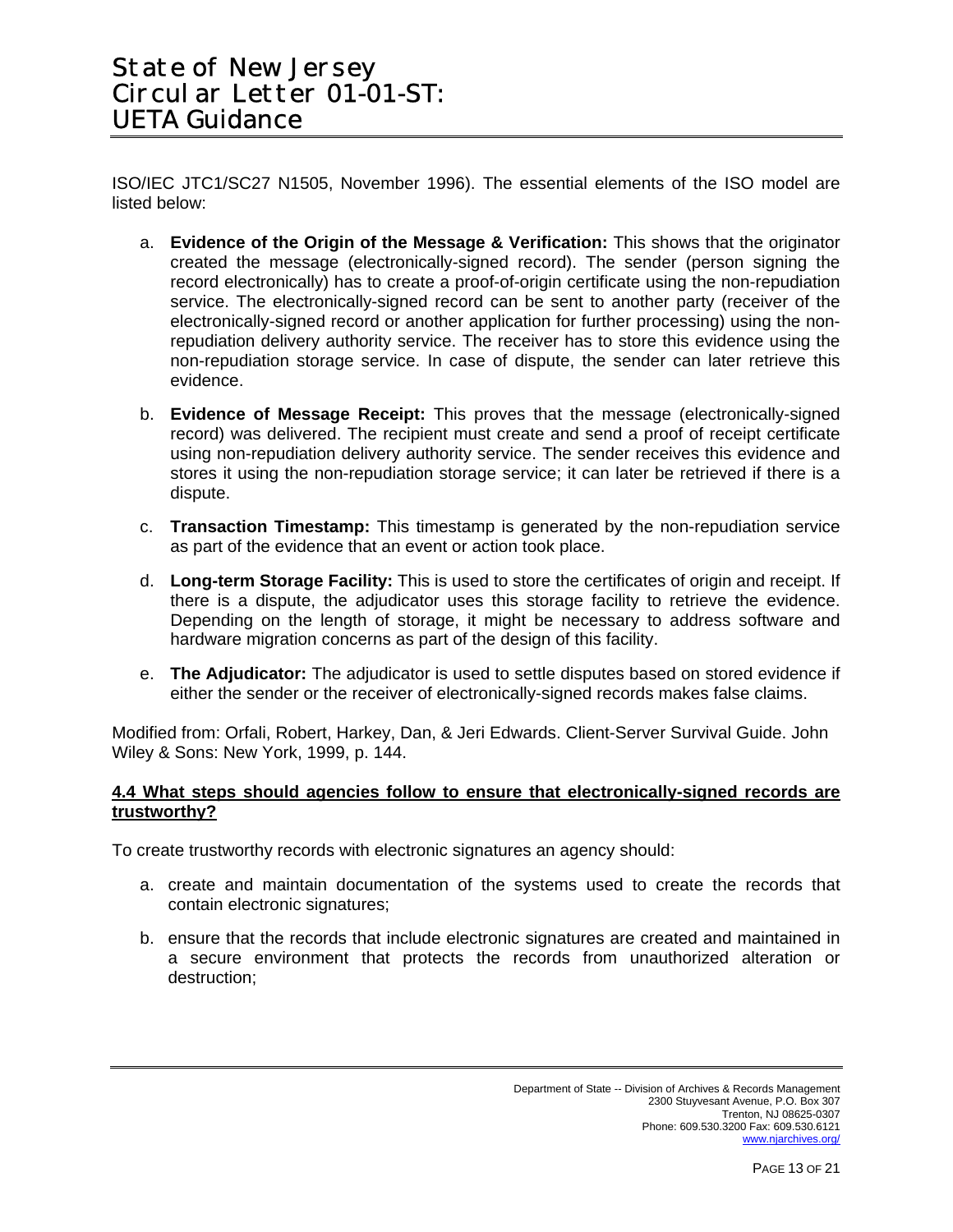- c. implement standard operating procedures for the creation, use, and management of records that contain electronic signatures and maintain adequate written documentation of those procedures;
- d. create and maintain records according to these documented standard operating procedures.
- e. train agency staff in the standard operating procedures.
- f. obtain official disposition authorization from DARM for both the records that contain electronic signatures and for the associated records that are necessary for trustworthy records (See: Section 4.0). Per N.J.S.A. 47:3-3, having official disposition authorization will assist the agency when faced with demands to produce records that have been destroyed according to these authorities.

## **5.0 OTHER RECORDS MANAGEMENT ISSUES**

#### **5.1 What new records may be created by electronic signature technology?**

Agency decisions to accept or create electronically-signed records will generate new types of associated records. Agencies must identify the content, context, and structure of records with electronic signatures and determine what they will need to preserve to have trustworthy records for the agency's purposes. The following list includes many of the records that might be associated with an electronic signature initiative. These records need to be scheduled (have records retention and disposition schedules approved by the State Records Committee) in coordination with the electronically-signed records to which they relate.

- a. **Documentation of individual identities:** Information the agency uses to identify and authenticate a particular person as the source of an electronically-signed record. Examples of this would be a pin number or digital certificate assigned to an individual. This information may be passed to individuals via written correspondence, and do not necessarily appear in the electronically-signed record. Depending on method of implementation, this is either content or context.
- b. **Electronic signatures:** A method of signing an electronic document that identifies and authenticates a particular person as the source of the message and indicates such person's approval of the information contained in the electronic message. The electronic signature may be embedded in the content of the record, or it may be stored separately. If an electronic signature technology separates the signature from the rest of the record, it must be associated in some way and captured in the recordkeeping system to preserve the complete content of the record.
- c. **Trust verification records:** Records that the agency deems necessary to document when and how the authenticity of the signature was verified. An example of this would be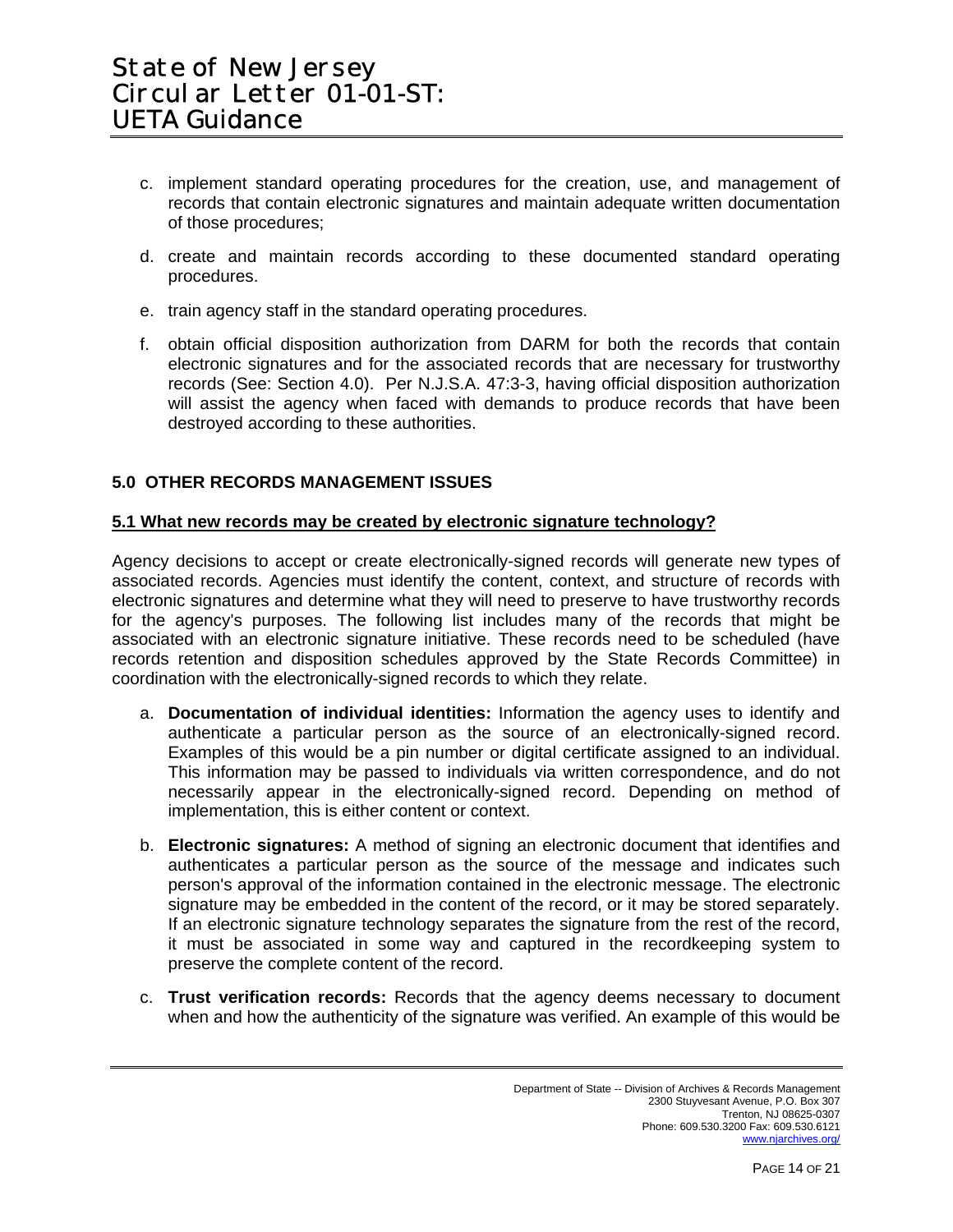an Online Certificate Status Protocol (OCSP) or other response from a Certificate Authority server. This is context information.

- d. **Certificates:** The electronic document that binds a verified identity to the public key that is used to verify the digital signature in public key infrastructure implementations. This is context information.
- e. **Certificate Revocation List:** In public key infrastructure implementations, a list of certificates that a Certificate Authority has revoked at a particular time. When a Certificate Authority places a certificate on a revocation list, an agency application may reject the digital signature. This is context information.
- f. **Trust paths:** In public key infrastructure implementations, a chain of certificates of trusted third parties between parties to a transaction which ends with the issuance of a certificate that the relying party trusts. The trust path is one of the data necessary for validation of a received digital signature. This is context information.
- g. **Certificate policy:** In public key infrastructure implementations, a set of rules that defines the applicability of a certificate to a particular community and/or class of application with common security requirements. This is context information.
- h. **Certificate practice statements:** In public key infrastructure implementations, a certification authority's statement of practice for issuing certificates. This is context information.
- i. **Hashing/encryption/signing algorithms:** Software for generating computational calculations used to create or validate digital signatures. This is structure information.

### **5.2 How do agencies determine which of these electronic signature records to retain?**

Agencies establish records management practices based on their operational needs and perceptions of risks. Operational needs are determined on the basis of the approach taken to ensuring the trustworthiness of electronically-signed records over time (See: Section 4.3). Risk assessment and risk mitigation, along with other methodologies, are used to establish documentation requirements for agency activities.

A risk assessment should consider the possible consequences of lost or unrecoverable records, including the legal risk and financial costs of potential losses, the likelihood that a damaging event will occur, and the costs of taking mitigating actions. Risk is defined here, from a records management perspective, as:

- a. a risk of challenge to the records (e.g., legal challenge) that can be expected over the life of the record, and
- b. the degree to which the agency or citizens would suffer loss if the trustworthiness of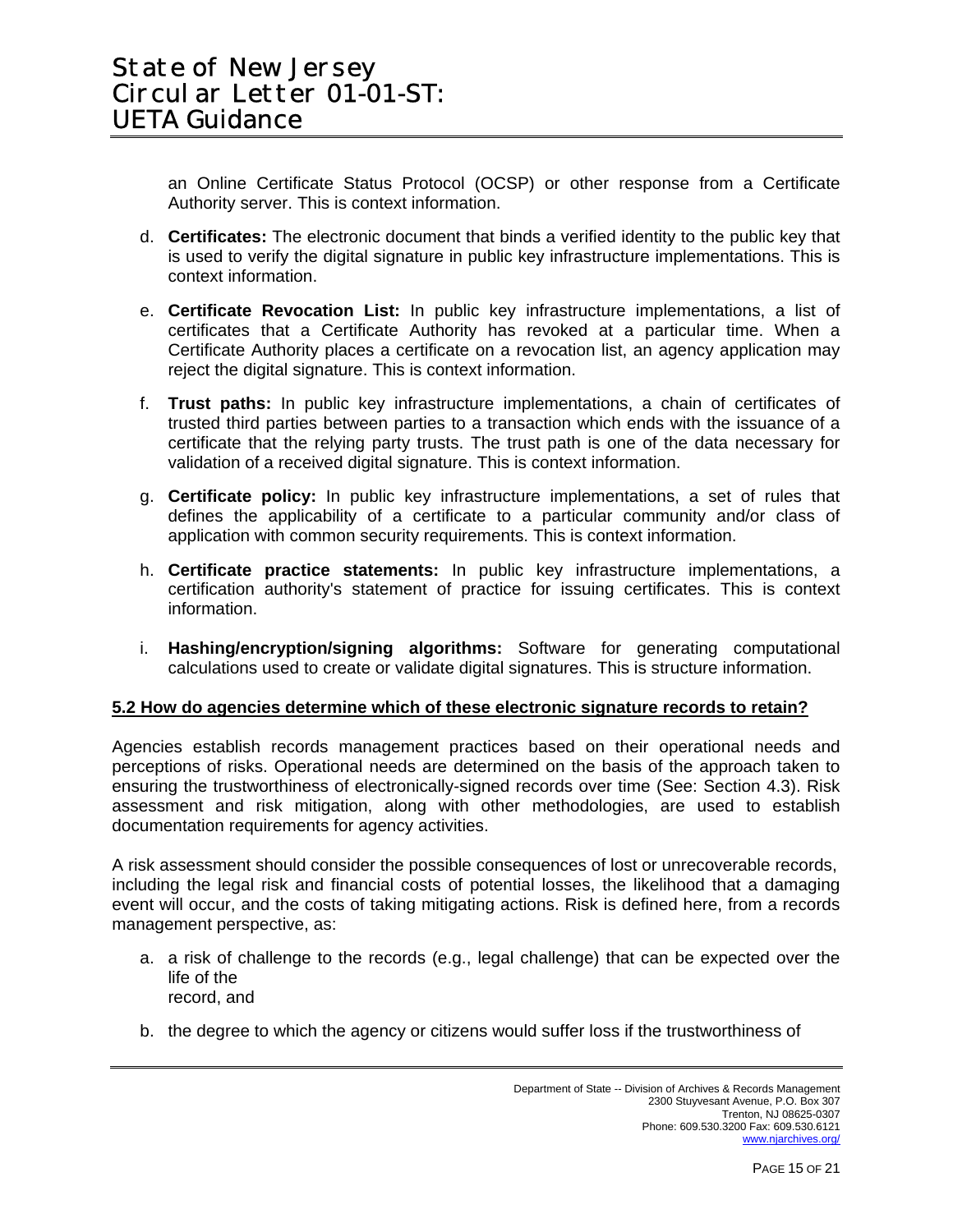the electronically-signed records could not be adequately documented.

Risk assessment also can be applied to records of electronic signature programs to determine the level of documentation required for signature validation. The concepts of reliability, authenticity, integrity, and usability as discussed in Section 4.1, may help agencies establish criteria for the types of electronic signature-related records they need to retain to document their programs.

#### **5.3 Transferring electronic signature record material from contractors to agencies**

As state and local governments begins to interact with citizens electronically, agencies may employ third party contractors to integrate electronic signature technology into their business processes. Use of a third party contractor does not relieve an agency of its obligation to provide adequate and proper documentation of electronic signature record material. When agencies use third party contractors they must use specific contract language to help ensure that records management requirements are met. It may be necessary for agencies to make special provisions for obtaining electronic signature record material from third parties or to ensure that the third parties adhere to the records schedule retention requirements.

#### **5.4 When must an agency modify its records schedule to cover electronic signature records?**

Records schedules are the business rules that describe the types of records an agency produces and the retention periods for those records. Records schedules need to be modified when:

- a. new records, such as those listed in Section 5.1, are created;
- b. the agency determines that incorporation of an electronic signature into a record will result in changes to the retention period for that record; or
- c. incorporation of the electronic signature and/or resulting parallel changes in the work process significantly changes the character of the record.

DARM will provide agency records officers with specific guidance on scheduling. If an agency is applying electronic signature technology to records scheduled for permanent retention, please contact DARM. (See: Appendix B)

### **5.5 Special considerations relating to long-term, electronically-signed records that preserve legal rights.**

When implementing electronic signature technology, agencies should give special consideration to the use of electronic signatures in electronic records that preserve legal rights. Because longterm temporary and permanent electronically signed records have greater longevity than typical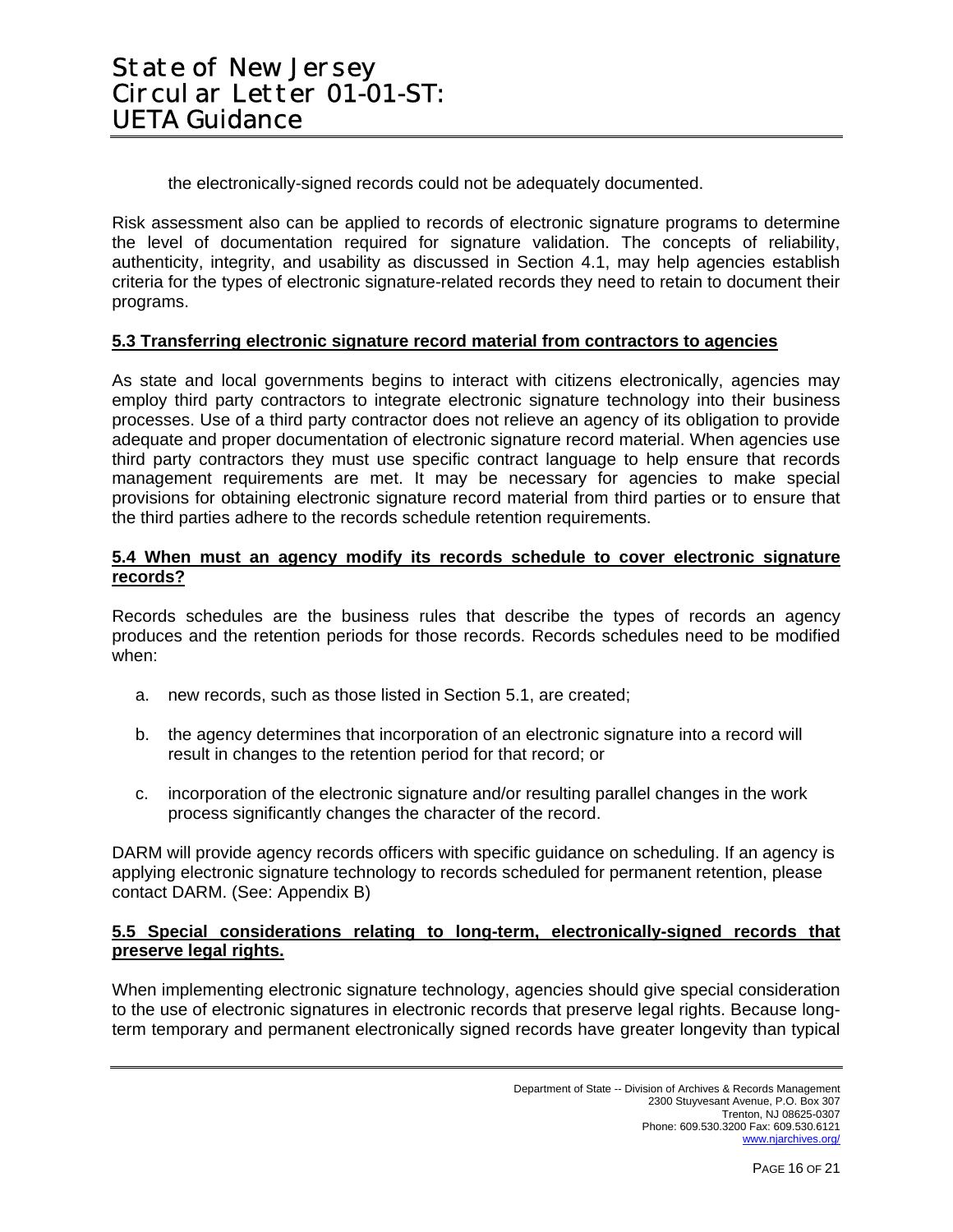software obsolescence cycles, it is virtually certain that agencies will have to migrate those records to newer versions of software to maintain access. The software migration (as opposed to media migration) process may invalidate the digital signature embedded in the record. This may adversely affect an agency's ability to recognize or enforce the legal rights documented in those records.

#### **5.6 DARM requirements for permanent, electronically-signed records**

For permanent records, agencies must ensure that the printed name of the electronic signer, as well as the date when the signature was executed, be included as part of any human readable form (such as electronic display or printout) of the electronic record. This is requirement so that the name of the signer will be preserved as part of the record.

Note: Circular Letter 0101-ST was modeled upon NARA Bulletin 2001-02, *Records Management Guidance for Agencies Implementing Electronic Signature Technologies,* which was developed by the National Archives and Records Administration (NARA) in response to the federal *Government Paperwork Reduction Act* (Pub. L. 105-277).

\_\_\_\_\_\_\_\_\_\_\_\_\_\_\_\_\_\_\_\_\_\_\_\_\_\_ \_\_\_\_\_\_\_\_\_\_\_\_\_\_\_\_\_\_\_\_\_\_\_\_\_\_

DEFOREST B. SOARIES, JR. KARL J. NIEDERER Management

Secretary of State **Director, Division of Archives and Records**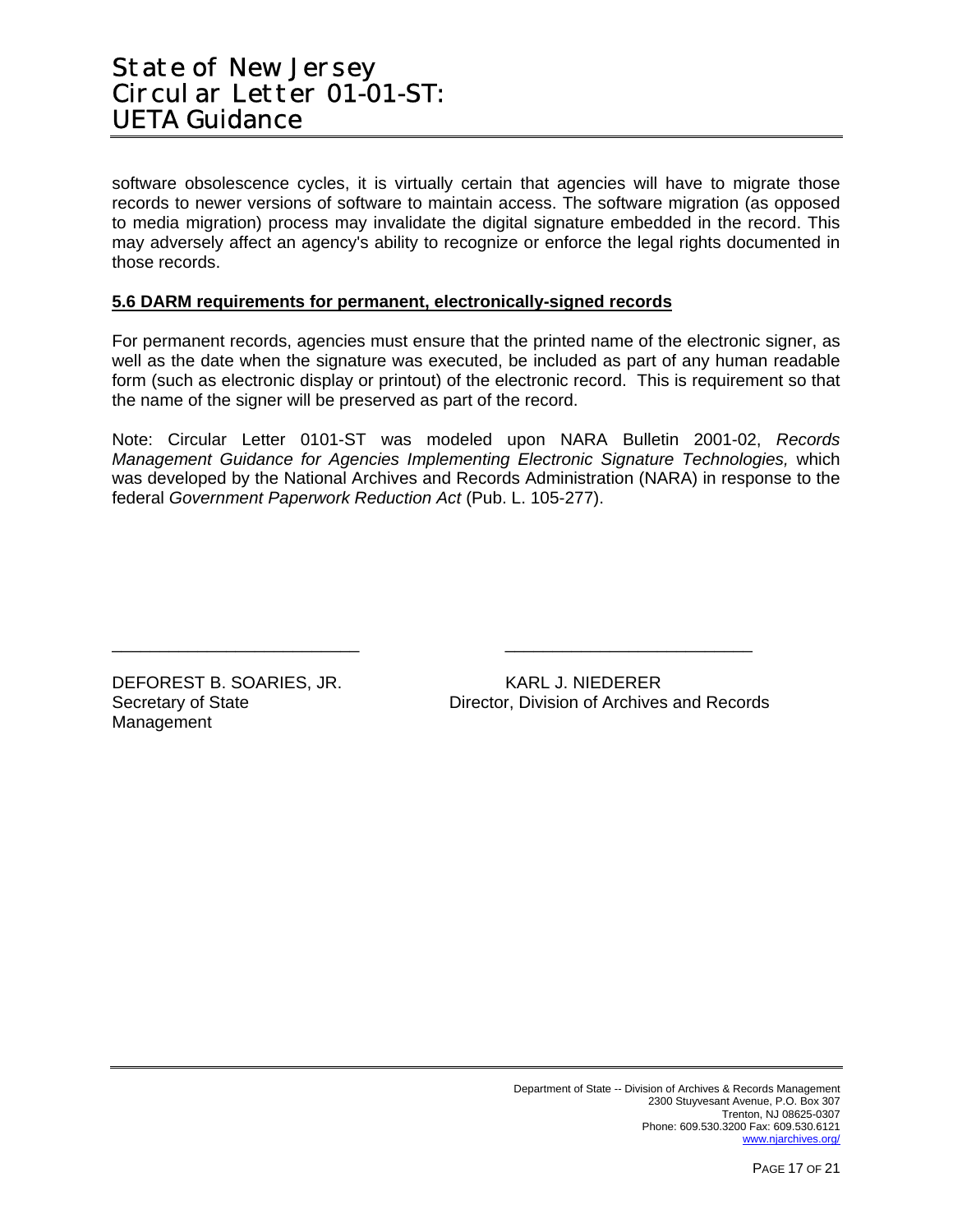#### **APPENDIX A: Key Terms and Definitions**

Note: Many of these definitions are taken from the *Uniform Electronic Transactions Act* (UETA), P. L. 2001, c. 116, and Lewis J. Bellardo and Lynn Lady Bellardo, comps., *A Glossary for Archivists, Manuscript Curators, and Records Managers*, Archival Fundamentals Series (Chicago: The Society of American Archivists, 1992).

**Agreement:** The bargain of the parties in fact, as found in their language or inferred from other circumstances, and from rules, regulations and procedures given the effect of agreement under laws otherwise applicable to a particular transaction. (UETA)

**Appraisal:** The process of determining the value and thus the disposition of records (i.e., designating them temporary or permanent) based upon their current administrative, legal, and fiscal use; their evidential and informational value; their arrangement and condition; their intrinsic value; and their relationship to other records. (SAA Glossary)

**Authenticity:** An authentic record is one that is proven to be what it purports to be and to have been created or sent by the person who purports to have created and sent it.

**Automated transaction:** A transaction conducted or performed, in whole or in part, by electronic means or electronic records, in which the acts or records of one or both parties are not reviewed by an individual in the ordinary course in forming a contract, performing under an existing contract or fulfilling an obligation required by the transaction. (UETA)

**Certificate Authority [CA]:** As part of a public key infrastructure, an authority in a network that issues and manages security credentials and public keys for message encryption and decryption.

**Content:** The information that a document is meant to convey (SAA Glossary). Words, phrases, numbers, or symbols comprising the actual text of the record that were produced by the record creator.

**Context:** The organizational, functional, and operational circumstances in which documents are created and/or received and used (SAA Glossary). The placement of records within a larger records classification system providing cross-references to other related records.

**Documentation:** 1. In archival usage, the creation or acquisition of documents to provide evidence of the creator, an event, or an activity. 2. In electronic records, an organized series of descriptive documents explaining the operating system and software necessary to use and maintain a file and the arrangement, content, and coding of the data which it contains. (SAA Glossary)

**Electronic record:** A record created, generated, sent, communicated, received or stored by electronic means. (UETA) See also: definition of "Record."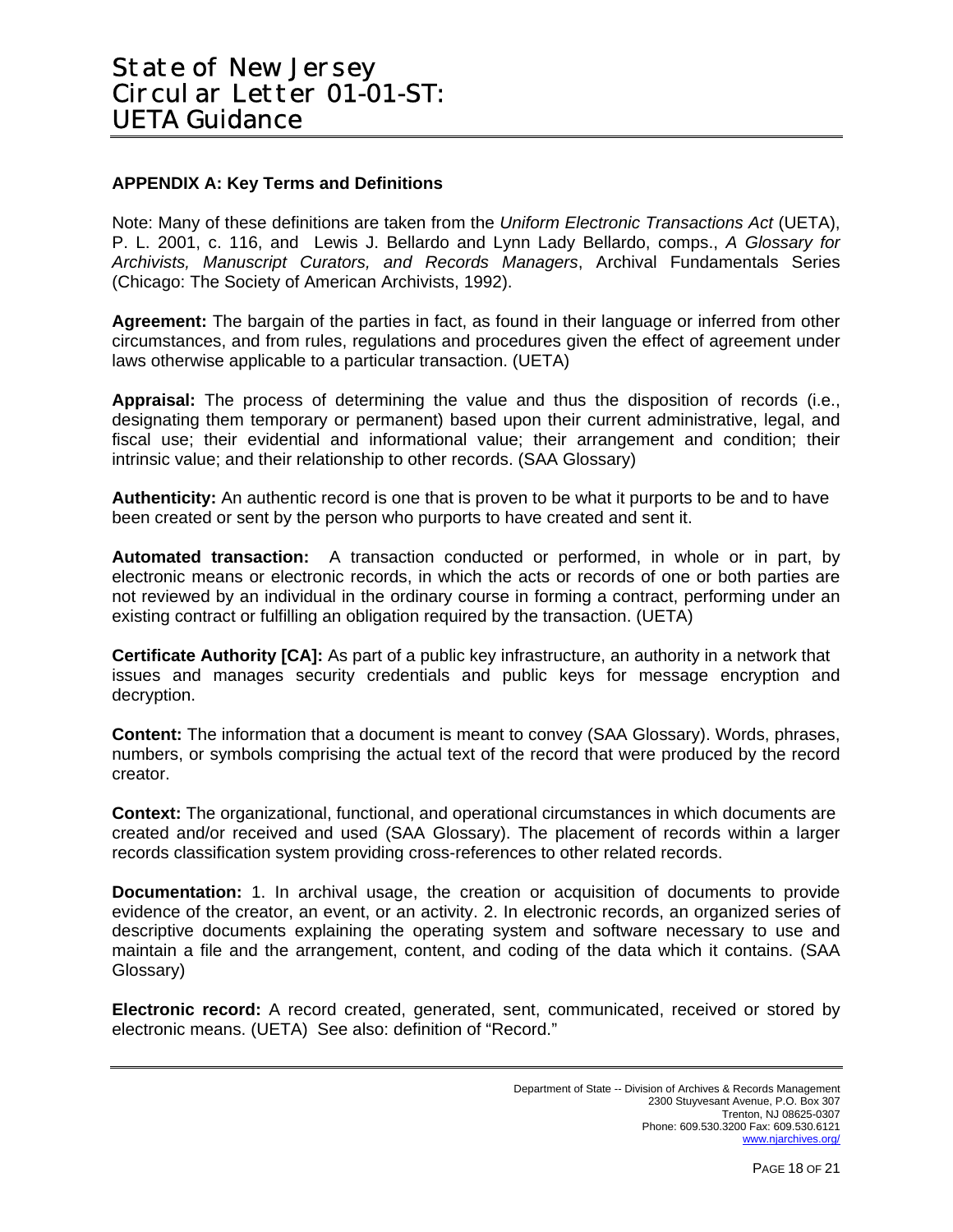**Electronic signature:** A technologically neutral term indicating various methods of signing an electronic message that (a) identify and authenticate a particular person as source of the electronic message; and (b) indicate such person's approval of the information contained in the electronic message (UETA). Examples of electronic signature technologies include PINs, user identifications and passwords, digital signatures, digitized signatures, and hardware and biometric tokens.

**General records schedule:** A records schedule governing specified series of records common to several or all agencies or administrative units of a corporate body (SAA Glossary). The DARM General Records Schedules (GRS) provide disposition authority by the State Records Committee for administrative records common to several or all agencies of the state and local government.

**Governmental agency:** An executive, legislative or judicial agency, department, board, commission, authority, institution or instrumentality of the state government or of a county, municipality, or other political subdivision of the state. (UETA)

**Integrity:** The integrity of a record refers to its being complete and unaltered.

**Non-repudiation:** Steps taken by an agency to provide assurance, via the use of an audit trail, that a sender cannot deny being the source of a message, and that a recipient cannot deny receipt of a message.

**Online Certificate Status Protocol [OCSP]:** A draft Internet communications protocol of the IETF X.509 PKI Working Group that is useful in determining the current status of a digital certificate without requiring certificate revocation lists.

**Public Key Infrastructure [PKI]:** An IT infrastructure that enables users of a basically unsecure public network such as the Internet to securely and privately exchange data through the use of a public and a private cryptographic key pair that is obtained and shared through a trusted authority.

**Record:** Any paper, written or printed book, document or drawing, map or plan, photograph, microfilm, data processed or image processed document, sound-recording or similar device, or any copy thereof which has been made or is required by law to be received for filing, indexing, or reproducing by any officer, commission, agency or authority of the State or of any political subdivision thereof, including subordinate boards thereof, or that has been received by any such officer, commission, agency or authority of the State or of any political subdivision hereof, including subordinate boards thereof, in connection with the transaction of public business and has been retained by such recipient or its successor as evidence of its activities or because of he information contained therein. (N.J.S.A. 47:3-16)

**Recordkeeping System:** A manual or automated system in which records are collected, organized, and categorized to facilitate their preservation, retrieval, use, and disposition.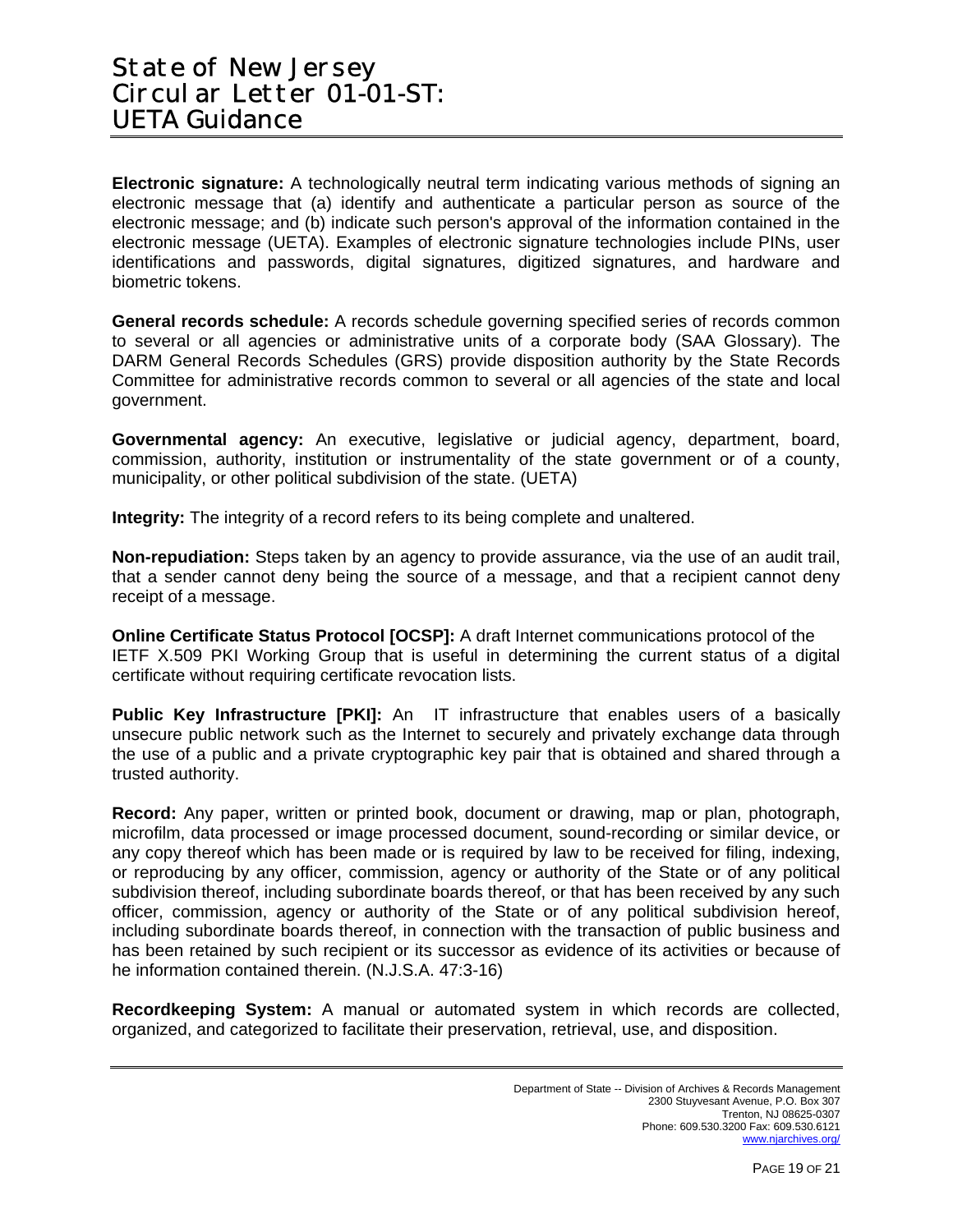**Records Schedule:** A document describing records of an agency, organization, or administrative unit, establishing a timetable for their life cycle, and providing authorization for their disposition (SAA Glossary), i.e., off-site storage followed by destruction or transfer to the State Archives.

**Record Series:** File units or documents arranged in accordance with a filing system or maintained as a unit because they result from the same accumulation or filing process, the same function, or the same activity; have a particular form; or because of some other relationship arising out of their creation, receipt, or use. (SAA Glossary)

**Reliability:** A reliable record is one whose contents can be trusted as a full and accurate representation of the transactions, activities, or facts to which they attest and can be depended upon in the course of subsequent transactions or activities.

**Re-validation:** Re-confirming the validation process for a previously validated electronic signature.

**Structure:** The physical and logical format of a record and the relationships between the data elements.

**Transaction:** An action or set of actions occurring between two or more persons relating to the conduct of business, commercial or governmental affairs. (UETA)

**Usability:** A useable record is one which can be located, retrieved, presented and interpreted.

**Validation:** The process by which a message/record is confirmed to have originated from an authenticated network user, that is, one who has appropriately established his/her identity on the network.